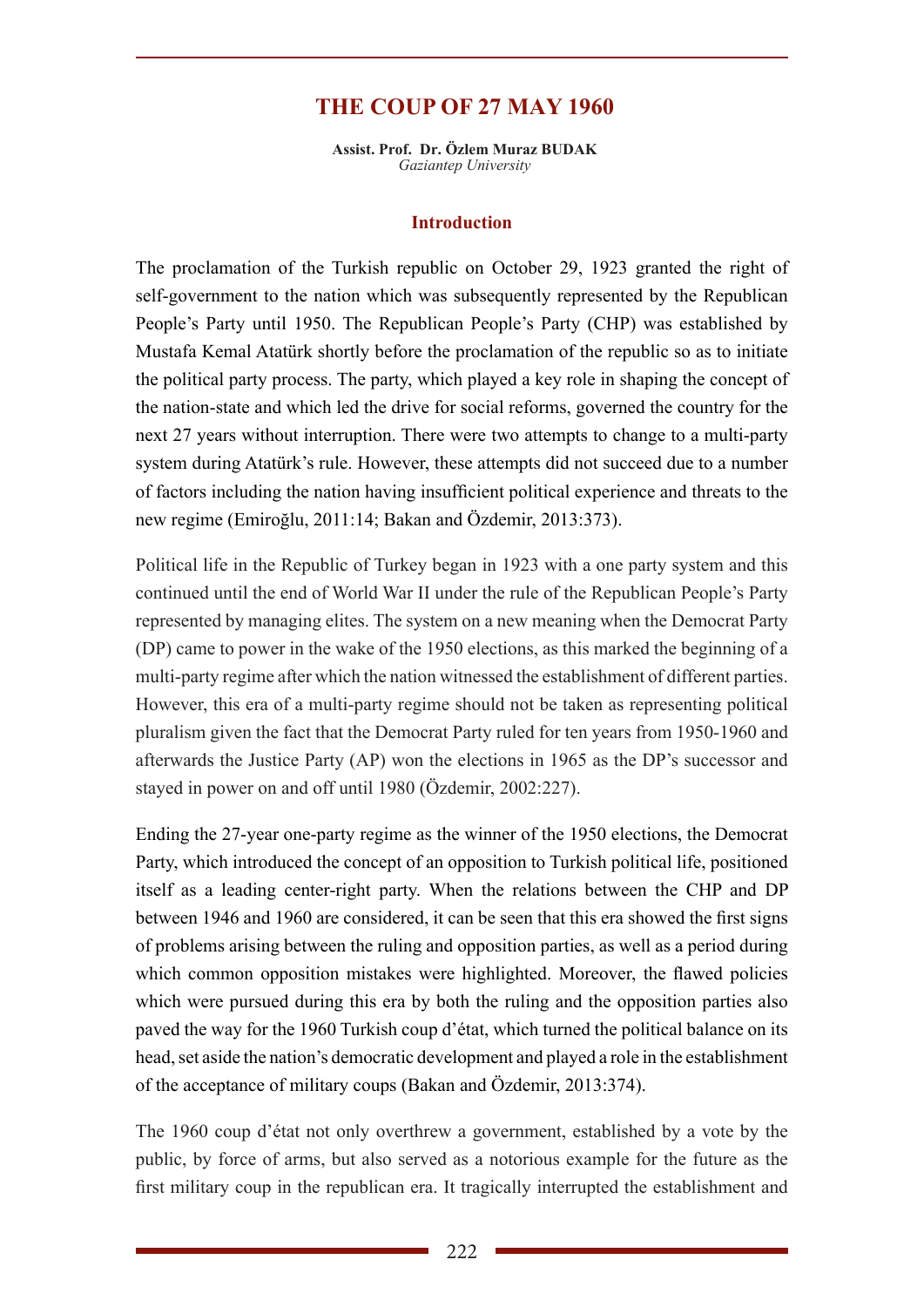maintenance of democracy in Turkey, completely changing the fundamentals of the political structure (Dursun, 2001:11).

Some of the right- and left-wing parties other than the CHP and DP (and AP) were defined as radicals due to both their plans and their activities. As these parties were forced to fight for legitimacy during the multi-party period they could not pursue a healthy development, or alternatively they took part in deepening the regime crisis together with other powers. The military, on the other hand, made its appearance with the 1960 coup d'état as the most significant power within this political arena. Soldiers were also intensely involved in the political world in the ensuing period (Özdemir, 2002:227).

## **The Process Leading to the Military Coup**

With the outbreak of World War II, the chaotic atmosphere created by the wartime economy produced a commercial and agricultural bourgeoisie. This group grew rich quickly by taking advantage of the war. The harshness of the wartime economy, on the other hand, was felt by working class people and fixed income social groups. Working class people were forced into living under difficult conditions due to increasing taxes and the struggling economy. In addition, an expanded black market and profiteering activities gave the CHP government a particularly difficult time, leading the government to develop a strong attitude towards such groups (Özçelik, 2010:166).

Between 1940 and 1945, three key laws were enacted that were expected to radically change the nation's economic and social structure or to at least make a significant impact. These laws were the National Security Law, the Wealth Tax Law and the Law on Land Provision for Farmers. These three laws would later shape the attempts to become more democratic. The first of these laws, the National Security Law, was passed in January 18, 1940 but was subsequently abolished in 1960. This law was not able to prevent black market and profiteering activities despite arguments to the contrary, and again working class and village people were overwhelmed by drudgery born by the brunt of its failure. The Wealth Tax Law passed in 1942 was an unfortunate piece of legislation in terms of its outcomes both due to its structure and the arbitrary treatments it imposed. The Law on Land Provision for Farmers, on the other hand, was discussed over a long period of time and was criticized by many parliamentarians, including Adnan Menderes in particular, most of whom were wealthy and land-rich. This and many similar wrong practices hurt the CHP government deeply and gave rise to the emergence of an opposition party (Çavdar, 2013:424-440).

1945 was a year when opposition voices were raised against the CHP. Among the strongest opposition voices were Celal Bayar, Adnan Menderes, Fuat Köprülü and Refik Koraltan. The Democrat Party was officially established on January 7, 1946 under the leadership of Celal Bayar. The CHP government responded positively to the formation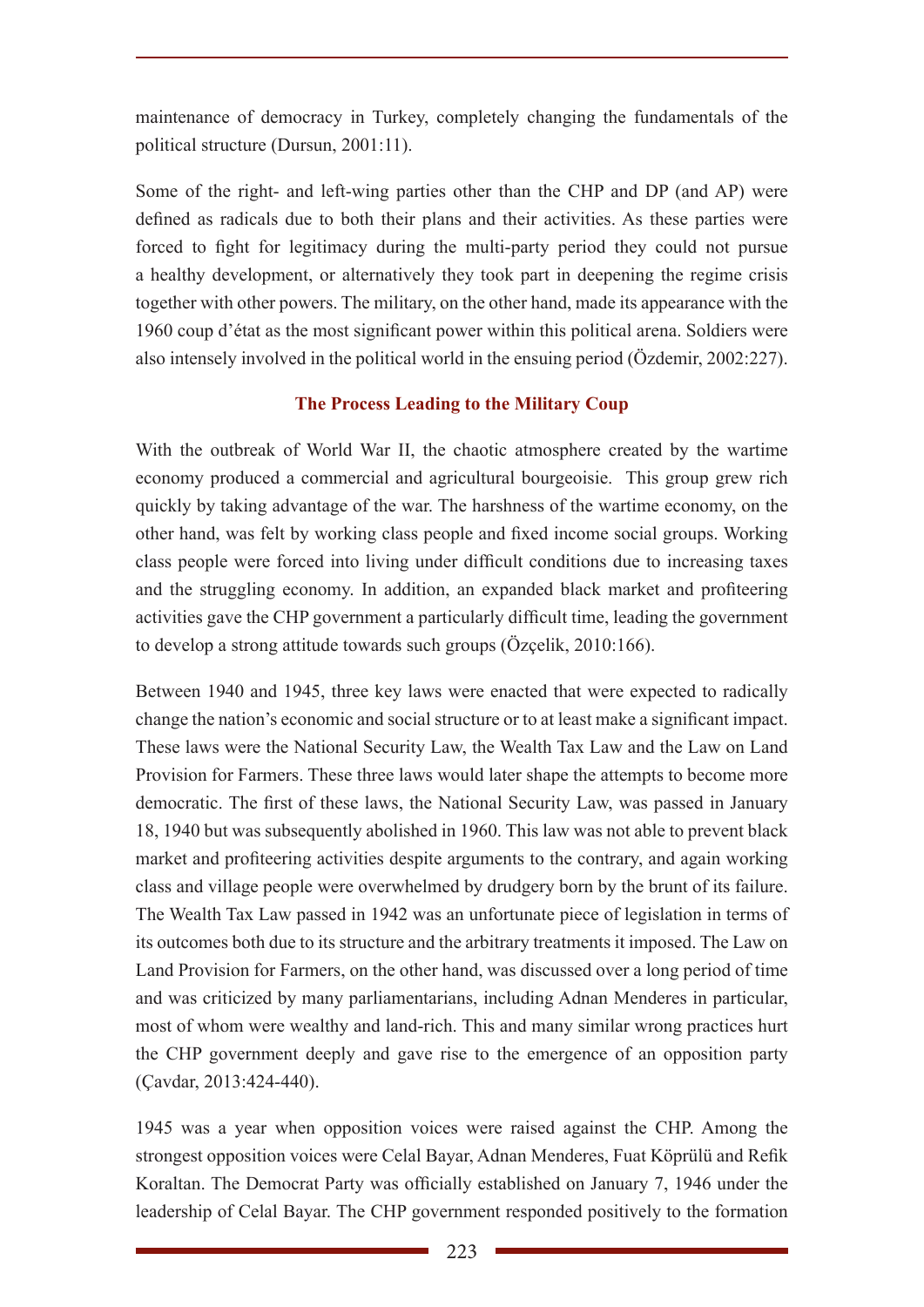of this new party. Underlying this positive attitude was the belief that the Democrat Party would not be able to succeed. However, as the DP rapidly increased in popularity across the country and received support from both the public and the opposition, the CHP's friendly attitude changed. So much so that municipal elections previously planned for September 1946 were moved to an earlier time of May and general elections planned for 1947 were re-scheduled to take place in July 1946. This would allow a greater opportunity for the CHP government to stay in power and lower the DP's hopes of coming to power imminently as there would be less time for the DP to organize before elections. The general election on July 21, 1946 resulted in the CHP filling 395 of the 456 seats in the parliament while 64 seats were won by the DP and 6 by independent candidates. As a result the CHP remained in power and the DP had an opportunity to evaluate its influence (Karpat, 2010:232-255).

Electoral corruption, irregularities in vote counts, and the open voting-closed counting procedure by the CHP during the 1946 elections caused raised eyebrows for a long time. Prior to the general election on May 14, 1950, the election law was changed to switch to closed voting and open counting. The election resulted in the DP gaining 53.3% of the vote while the CHP gained only 39.9% of the vote. The DP had 408 parliamentarians and the CHP had 69 (Uyar, 2012:91).

As a result, the 1950 elections marked the moment when the Democrat Party came to power alone with a wide margin. The DP also managed to come to power as the only ruling party in the 1954 and 1957 elections, and remained in power until the 1960 coup d'état. Tensions were raised in the CHP when the DP finished the electoral race far ahead of the CHP, and this tension was reflected in various agencies (Emiroğlu, 2011:14).

Indeed, Adnan Menderes burned all his bridges, so to speak, with the CHP in a speech he gave on June 13, 1950 immediately after the elections and this speech deepened the gap between the two parties in parliament. As Şevket Süreyya Aydemir mentions in his book *Menderes'in Dramı* (Tragedy of Menderes), according to Menderes, the CHP leadership (İnönü) had enticed the military to prepare for a coup, in other words, an insurrection against the government. What led Menderes to make such a speech was that an anonymous colonel had once come to him and told him that some commanders around İsmet İnönü were preparing for a coup against the government. Menderes who believed the colonel made that harsh statement as a result. The new government which immediately took this information seriously were no longer willing to work with the CHP's leader, İnönü, or his close circle. Those who supported Menderes in this speech at the Grand National Assembly made a huge mistake at the beginning of the 1950-1960 period- a mistake for which they would later pay a heavy price (Aydemir, 1993:194).

The DP government made a rapid start in its tenure and, in fact, some called the years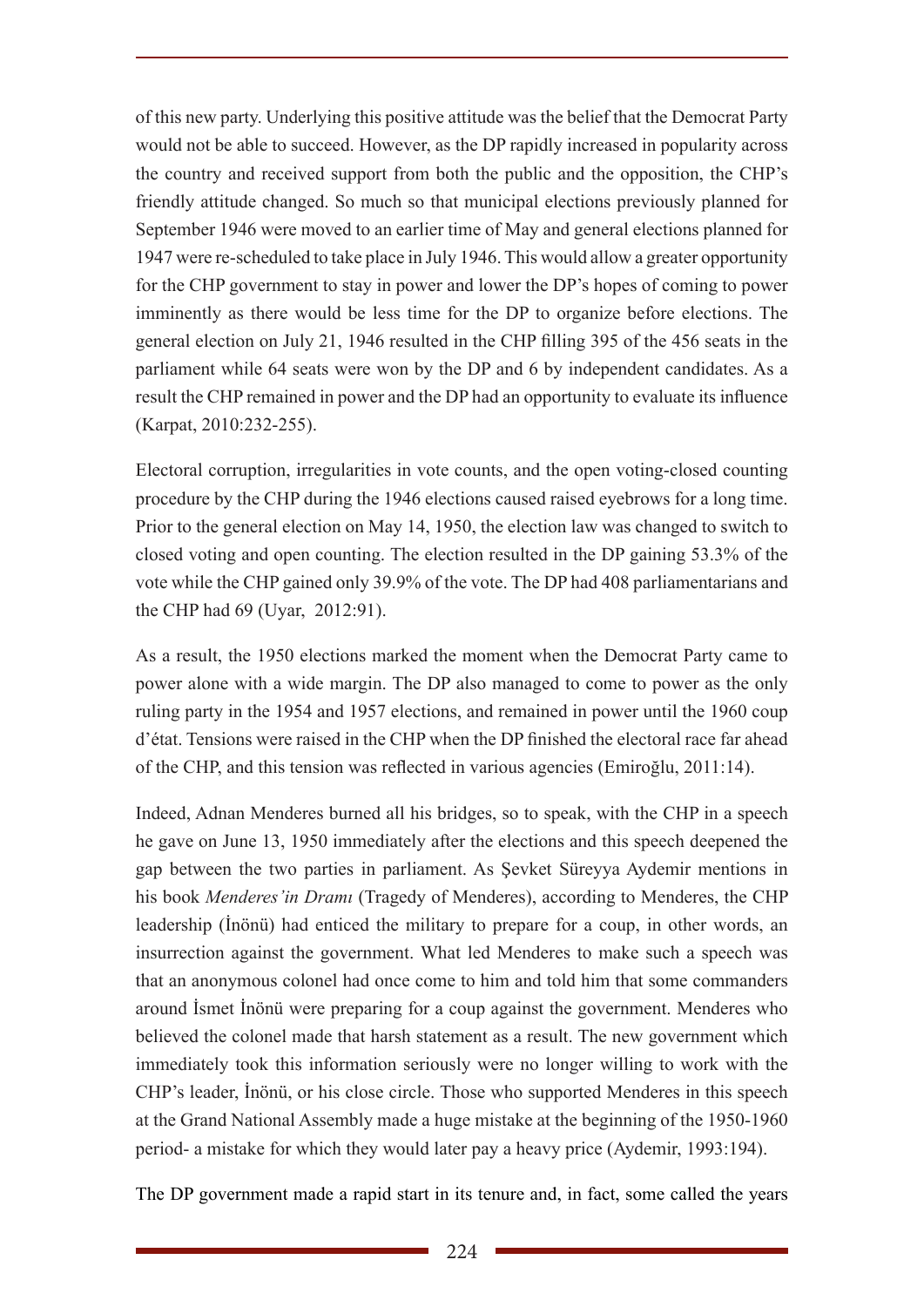between 1950 and 1954 the golden years of the DP. However, problems appeared in many areas especially at the start of the Democrat Party's second term. Laws were enacted one after another to suppress the press and the opposition. Criticism by the opposition press became harsher and a large number of journalists were given prison sentences (Gülmez and Aşık, *2014:74*).

The DP's economic policy worsened the living standards of military officers and fixed income people, and civil servants in particular. On the other hand, the rise of tradespeople earning large incomes obtained in this way resulted in military and civil bureaucratic groups, who had to part company with the government in the wake of the 1950 elections, taking sides against the ruling party. Adding to this atmosphere were the attempts by the DP to silence the opposition and the press by force and all of these eventually led to backlashes between security forces and students during April and May of 1960 which at times resulted in conflicts between them. In the end, on May 27, 1960, a group of young military officers who called themselves the National Unity Committee seized control of the government on behalf of the military (Özdemir, 2002:229).

As economic issues and unrest escalated in the country the DP government adopted an even harsher attitude. In parallel with these political and social crises and polarizations, the university and government conflict had also gradually increased after 1956. The establishment of an Investigation Commission by the DP in the parliament became the final straw. This commission, made up of 15 people vested with broad authority, was assigned to investigate the activities of the press and the CHP. Establishing this commission in the parliament and giving İnönü a suspension for 12 parliamentary sessions during discussions on the approval of the authorization Act made the atmosphere even more tense. During this process which rapidly led to the military coup, universities also made a move against the government. To this end, it is clear that student activities played an important role in the process leading to the 1960 coup d'état (Temizgüney, 2018:186).

Relations between the opposition and the ruling parties took on a different dimension particularly after the 1957 elections. The DP government's downfall began in 1958 when the CHP leader,İnönü, joined forces with other parties by pursuing harsh opposition policies towards the DP. In the meantime, the opposing parties began to look for new allies. The first of these efforts resulted in the formation of the Republican Peasant National Party (CKMP) when the Republican National Party (CMP) and the Turkish Peasant Party (TKP) joined forces. Immediately afterwards, the Liberty Party (HP) banded together with the CHP (Gülmez and Aşık, *2014:74;* Temizgüney, 2018:186).

Although there are many other reasons underlying the 1960 coup d'état, a great deal of dissatisfaction also developed over time and eventually erupted at the time of the coup. There were specific issues that had bothered members of the military during the 10-year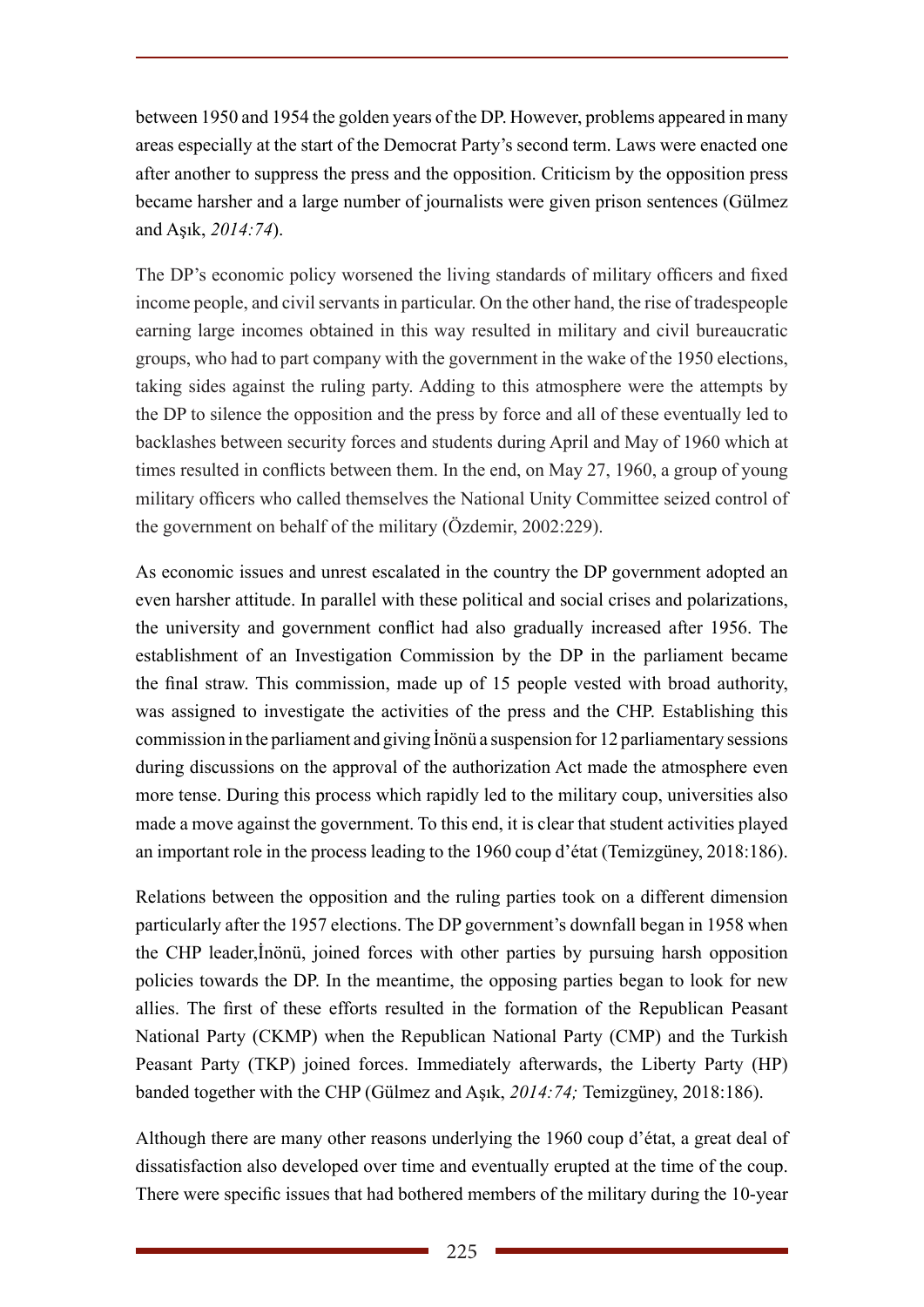rule of the Democrat Party. The first concern was about Atatürk's legacy. The military was of the view that reactionism was favored during the time of the DP government and that this represented a move away from Atatürk's revolutions and reforms. In addition, the harsh criticism of İsmet İnönü, one of the prominent names in the Turkish War of Independence and a founding member behind the proclamation of the republic, also triggered unrest among soldiers. On the other hand, intense waves of migration to the cities due to economic and social changes by the DP government brought with them a new middle class. This caused soldiers who were once members of an elite class in the one-party era to lose their position of leadership and to develop a tenser attitude towards the government (ed. Ekinci and Bilgi, 2017:145).

## **The Day of the Coup**

On May 27, a group of young military officers who called themselves the National Unity Committee seized control of the government on behalf of the military. This incident, which received the support of a wide, if not very large, circle, came as a reaction to the recent attitudes of the DP and its rulers who had contradicted its own legitimate existence by establishing an investigative commission with judicial power. The group announced their goal to call an election at the earliest opportunity so as to maintain a multi-party regime. The military officers organizing this coup claimed that their actions were not intended for any specific person or group, but it was clear that they were targeting the DP government (Özdemir, 2002:229-230).

Preparations for the coup had begun a long time before; juntas had been established within the military in the 1950s. Some of these juntas, particularly those led by Cemal Madanoğlu and Talât Aydemir, were highly influential for their serious preparations and impacts on other military posts. Certain incidents in April and May of 1960 had the effect of giving the coup supporters the opportunity to take action. In early April, the CHP leader, İnönü, was forced to wait at the Himmetdede station for a long time on his way to Kayseri, he was subsequently prevented from entering the city, and was also attacked in İncesu. In addition, the establishment of an investigative commission, the members of which were all DP parliamentarians vested with judicial power, was considered as a step towards the establishment of an oppressive regime. As the tension built, Cemal Madanoğlu, then-Major General and Land Forces Logistics President, who had previously convinced Cemal Gürsel, then-Force Commander and General, to take over the leadership, gathered his group on the night of May 26, 1960 in the General Command Building for Military History which served as their operations center and military quarters. As their first action, they cut the phone lines to important people and directorates. In the early hours of May 27, 1960, the Turkish Military Academy students and commandos initiated the coup by occupying critical points in Ankara and, towards morning, troops soon pronounced their dominance over the city (Aydın and Taşkın,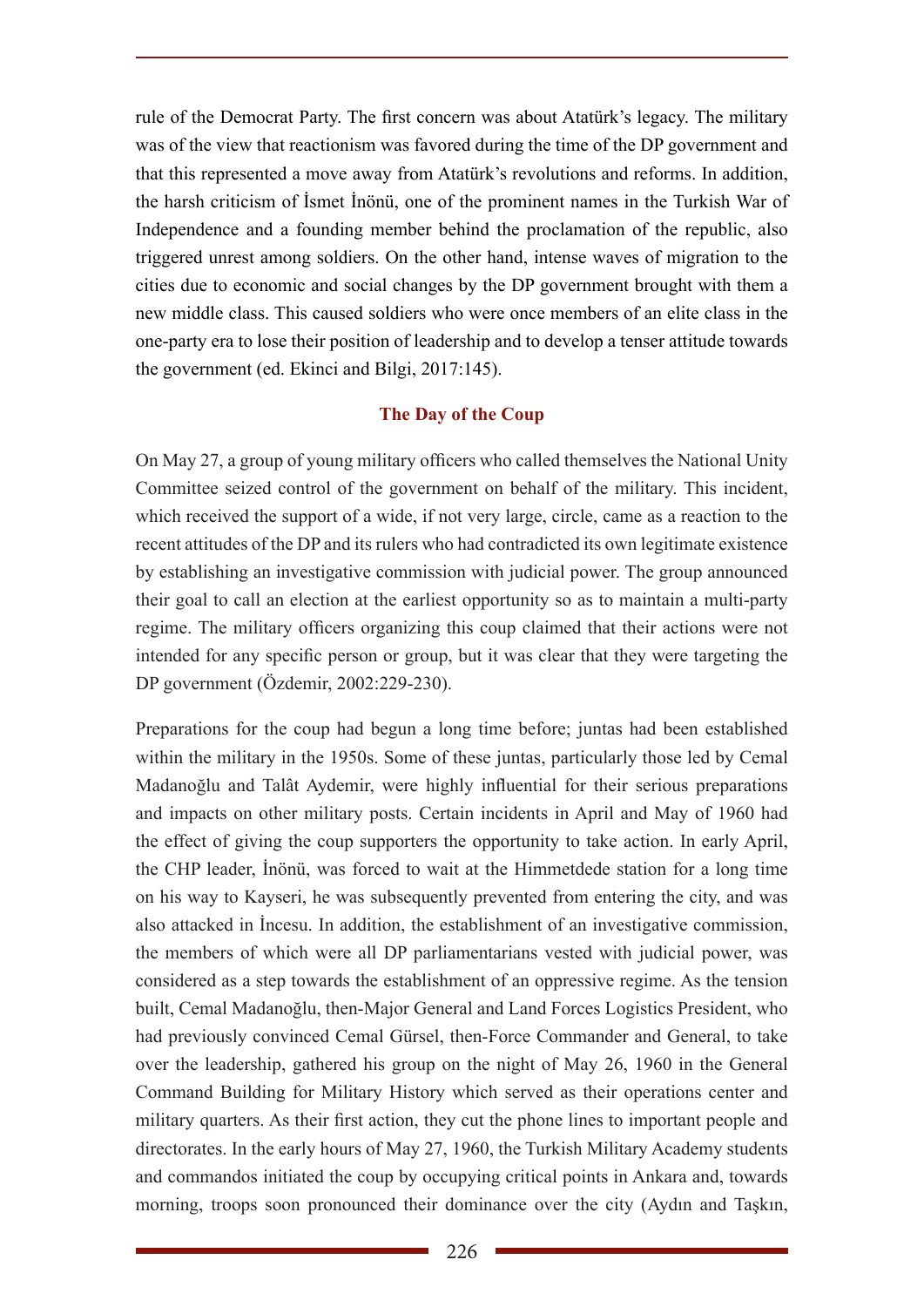#### 2014:61,62).

Groups which were originally in perfect solidarity with the coup against the DP government, fell foul of the military when it came to decide on the method to follow for state governance in the wake of the coup. More precisely, although only for a short time, two different organizations within the military came face to face following the coup when there was a confrontation about who would have a say in the state governance. On the one side, there was the National Unity Committee made up the military officers who had staged the coup but who lacked any homogeneous ideology. The committee discharged some of its members within the first year following the coup due to ideological conflicts. The committee planned revisions to army personnel and universities and began to work towards the establishment of a new constitution and was calling for an election at the earliest opportunity to hand over governance to a civil authority. The second organization was the Armed Forces Association (SKB) which could be called a rival to the National Unity Committee (MBK) and which had formed an extensive structure within the army and had given its first strong message particularly through the Yassıada Trials. Colonels in the Association who argued that politics should be put aside until order could be restored in light of the founding principles of the republic staged two further failed coup attempts under the leadership of Talat Aydemir between 1962 and 1963 (Börklüoğlu, 2017:14; Çakır, 2004:76; Burak, 2011:53).

On the morning of the coup, Cemal Gürsel who came from İzmir was announced as the leader of the MBK. Afterwards, on the orders of Gürsel, a group of professors under the leadership of Istanbul University Rector, Sıddık Sami Onar, was assigned to prepare a new constitution on behalf of the MBK and, at the same time, all political party activities were prohibited. It was also declared that anyone violating the orders would be punished in the most severe way. First of all, 38 people were chosen to be members of the MBK. Then all the DP members of parliament were arrested in line with the report prepared by the Constitutional Commission established under the leadership of Professor Onar. It was on June 12 that the Temporary Constitution defining the powers of the MBK was made public by the Constitutional Commission. Accordingly, a direct legislative authority was proposed and executive power would be exercised through the council of ministers to be assigned by the head of the state and approved by the MBK. The MBK would exercise the sovereign right on behalf of the nation until the Grand National Assembly could assume governance in the general elections. Although the MBK had the power to dismiss ministers, the ministers could only be assigned by the head of the state. While judicial power was to remain independent, the approval or rejection of capital punishment was under the authority of the MBK (Ahmad,2010:208-211).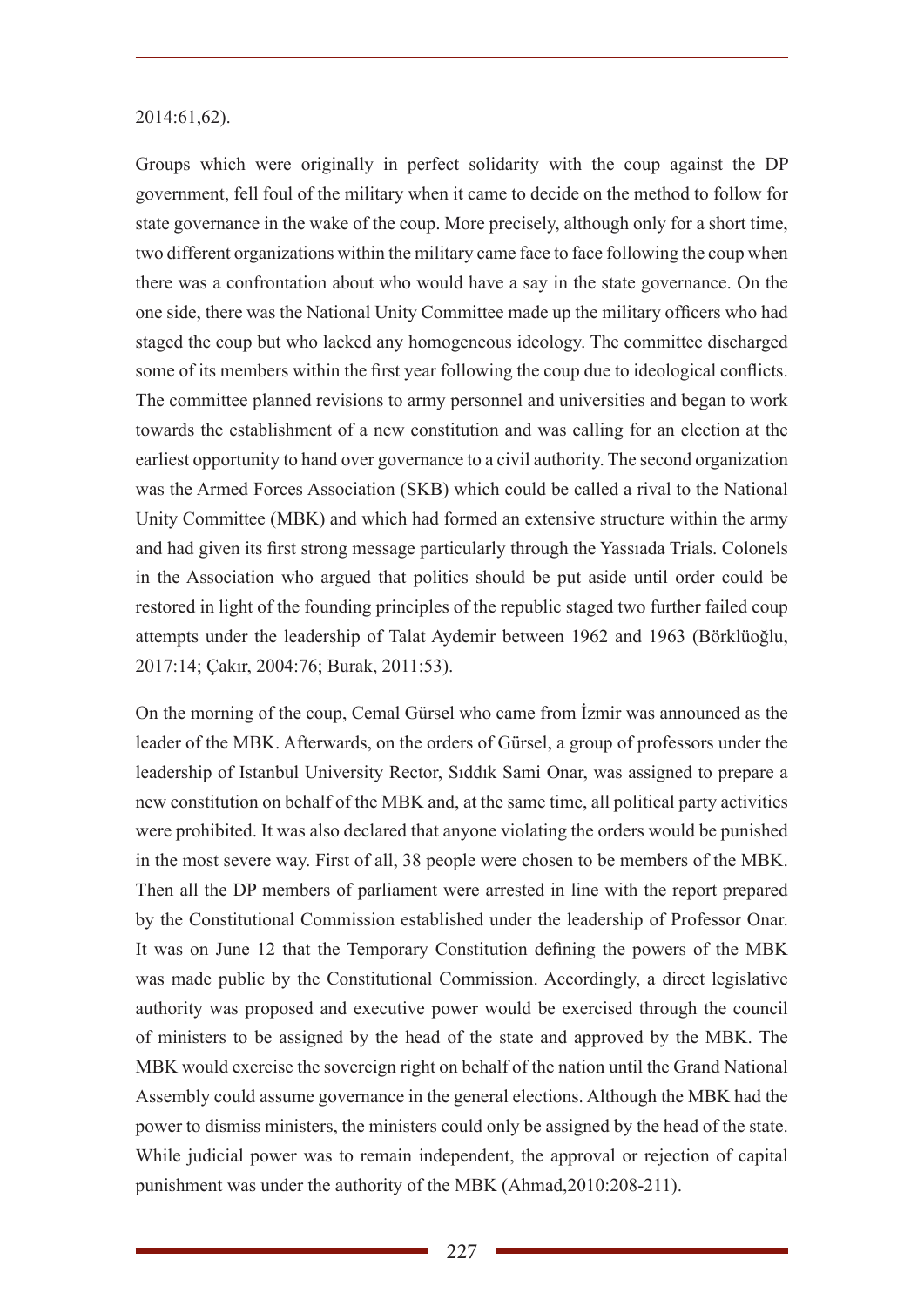#### **The Eminsu Incident**

At the time of the coup, Cemal Gürsel was of the opinion that he would hand over governance to a civil authority within a year. However there was one group in the committee that did not support the idea of a civil authority taking over governance and who raised this argument with Gürsel at every opportunity. Gürsel wanted to bring into force new regulations for the Turkish Armed Forces (TSK) and to discharge some of the soldiers (especially who were part of this group). Accordingly, over 4,000 sergeants and military officers were discharged. In this way Gürsel aimed to put an end to matters that could result in a degradation of the army such as disobedience of an order, bribery, corruption, and embezzlement (İlyas, www.batman.edu.tr).

On August 5, 235 generals and admirals, as well as almost 4,500 young military officers were pensioned off, and many complained that even those older than them were still on duty as they faced a struggle to find jobs. After some time, dismissals also began at universities, and this increased criticism of the MBK. Subsequently military officers who thought they had been given a raw deal began to organize and raised their voices through a union known as EMİNSU (Retired Provost Military Officers). Through this process and as a solution, 2,860 retired military officers were assigned to the Secretariats of Civil Defense established by the MBK, and the generals or military officers who were not, or did not want to be assigned to that post, participated in the political parties established afterwards and took a stand against the MBK and the CHP (Turan, 2002:35-36).

#### **The 147 Dismissals**

The greatest number of responses to the DP government's oppressive practices in its final period came from the universities. That is why the 1960 coup d'état was welcomed with joy by universities. The MBK thought it would be better to legitimize the coup and explain it to the public through the universities, and so such activities began in September. Some lecturers did not like this idea. This clash of ideas with the lecturers was disturbing for the MBK. The MBK was worried about the lecturers' power to influence public opinion (Sarı, 2016:62-65; Erbil et al., 1998:114).

In fact, the first thing the MBK did was to ask the universities to prepare a new constitution and new election laws. However, from the very beginning, the MBK's agenda also included new regulations for universities. To this end, through Law No. 114 passed on October 27, 147 lecturers and lecture assistants were dismissed and changes were made to the Universities Law (Turan, 2002:37).

#### **The 1961 Constitution**

The constituent assembly passed the new draft constitution with a view to holding a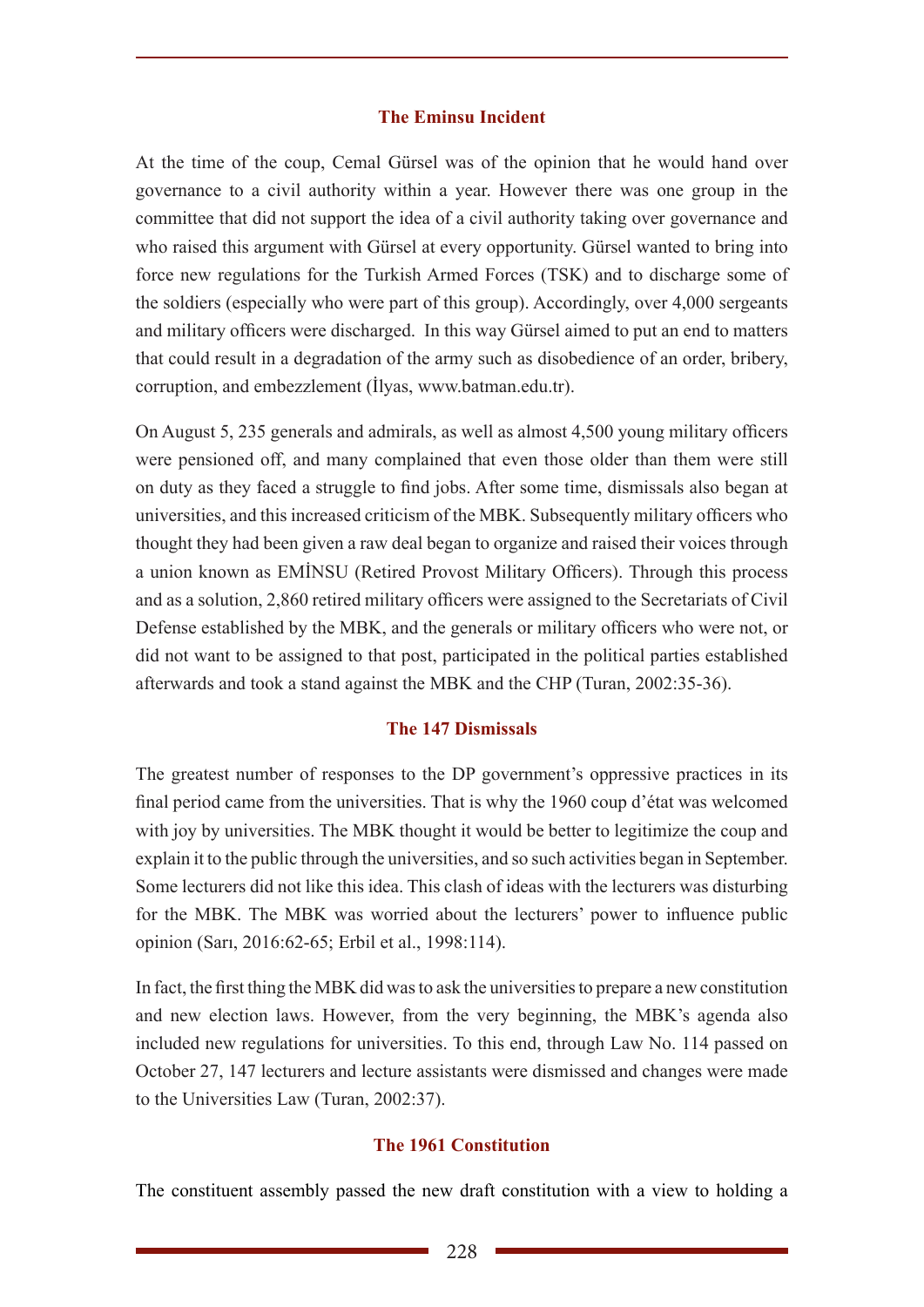referendum on it on July 9, 1961. This marked the first referendum of the Republican era. This law ensured that every citizen with voting rights could cast their votes and that all political parties could make propaganda. The main issue that dominated the 1961 Constitution was to put into custody institutions which would block political establishments elected by the public as an obstacle to Turkish democracy. Accordingly, the Grand National Assembly was turned into a two-wing platform by creating a Republican Senate which also included appointed representatives. Moreover, a Constitutional Court made up entirely of appointed people was also established to oversee the laws enacted by the Grand National Assembly to which the 1924 Constitution granted the right to exercise sovereignty on behalf of the nation. In addition an organization to direct and maintain control of the government was created under the title of the National Security Council (Turkish Studies Group, 2010:27).

The new constitution weakened the balancing elements that ensure the principle of the separation of powers. The Constitutional Courts, as well as the Radio and Television Council, - although a state institution, also had an autonomous side - and the press gained the right to stand up to and even annul governmental laws. Universities gained autonomous status and the police were prevented from entering a university without the permission of the rector. The 1961 Constitution also included rights to establish an association, gather for a rally or stage a protest march; rights for employees to establish trade unions, to become members of such unions or leave them without prior permission; and rights to enter into collective bargaining agreements or to go on strike (Emiroğlu, 2016:6).

### **The Yassıada Trials**

The very first of the MBK's actions was to arrest DP parliamentarians starting with the party's overthrown leaders, as well as high-ranking soldiers who had formed a close relationship with the DP, and those civilians engaged in corruption, and they were then judged in a special court they organized in Yassıada under the title, the High Court of Justice. The court commissioned by the military committee comprised a president, eight full and six associate members, an attorney general and five deputy prosecuting attorneys. This special court inflicted deep wounds both in the laws affecting the military regime and in the public conscience due to its rulings of lengthy terms of imprisonment and capital punishment. The Yassıada trials continued for a total of 11 months. The court sentenced the following people to death: Adnan Menderes (former prime minister), Celal Bayar (former president), Refik Koraltan (former president of the assembly), Fatin Rüştü Zorlu (former foreign affairs minister), Hasan Polatkan (former finance minister), Emin Kalafat, Agâh Erozan, Ahmet Hamdi Sancar, Nusret Kirişçioğlu, Zeki Erataman, Bahadır Dülger, Baha Akşit, İbrahim Kirazoğlu, Osman Kavrakoğlu, Rüştü Erdelhun (former chief of general staff). However, the MBK only approved the death sentences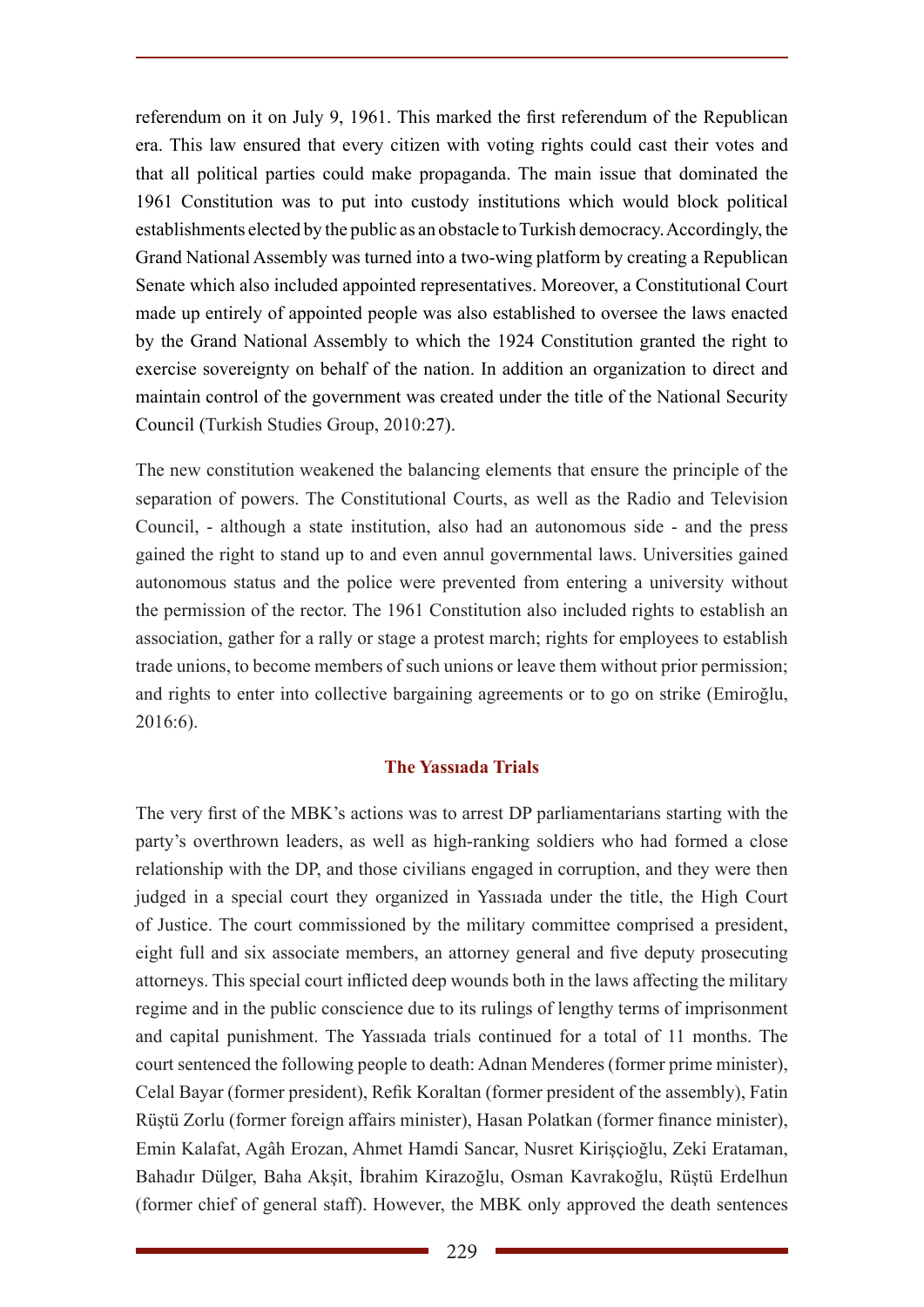for Adnan Menderes (1899-1961), Fatin Rüştü Zorlu (1910-1961) and Hasan Polatkan (1915-1961) (Akıncı, 2014:63, Özdemir, 2002:233-234).

The Yassıada trials adjudged a total of 592 defendants in 19 different cases. Among them Fatin Rüştü Zorlu and Hasan Polatkan were executed on September 16, 1961 and Adnan Menderes one day later on September 17, 1961 in İmralı. 281 of the defendants were found to be accessories during the fact (a person who helped with a crime), were accused of treason and were asked to be sentenced in accordance with Paragraph 3, Article 146 of the Turkish Criminal Law. Eight defendants were acquitted in the Constitutional case. Six defendants died in Yassıada while their trial in the Constitutional case was pending. Five other defendants also died during and before the trials by suicide or due to other causes ( Naskali, www.adfed.org.tr); *Temizgüney,* 2018:205).

In the High Court of Justice, the Democrat Party members were tried together for violating the Constitution in a case with a particular focus on the following issues: amending the Assembly bylaws; confiscating CHP's assets; violating the legal guarantee of judges and the independence of the courts; making the city of Kırşehir a district; making antidemocratic changes to the Election Law; preventing the broadcasting of Assembly sessions; and establishing the Investigation Commission. Among other lawsuits where DP defendants were tried were the Dog Case; the September Events Case; the Baby Case; the Vinileks Case; the Embezzlement Case; the Land Case; the Ali İpar Case; the Mill Case; the Barbara Case; the Covert Appropriation Case; the Radio Case; the Topkapı Events Case; the Çanakkale and Geyikli Events Case; the Kayseri Events Case; the *Demokrat* İzmir *Newspaper* Case; the University Events Case; the Expropriation Case; the National Front Case and the Constitutional Violation Case (Emiroğlu, 2011:22-23).

Shortly after the executions, despite extensive pressure, people showed their reaction to what happened by casting their votes in the election. Running for the elections of October 15, 1961 were four parties, namely, the CHP, the Republican Peasant National Party (CKMP), the Justice Party (AP) which was established as successor to the DP, and the New Turkey Party (YTP). In the elections with a voter turnout rate of 81%, the CHP received 36.7% of the vote and came first with 173 seats in the parliament while the AP received 34.8% of the vote with 158 parliamentarians, the CKMP won 14% of the vote with 54 parliamentarians, and the YTP 13.7% of the vote with 65 parliamentarians. Despite coming first, CHP could not achieve an absolute majority (Dursun, 2014:385).

The army did not want to hand over governance to the civil authority under the existing conditions. Ten generals and 28 colonels, among whom were the 1st Army Commander and the Martial Law Commander, signed the "21 October Protocol". This protocol included various threats ranging from the cancellation of the elections to the prohibition of political parties and the abolition of the MBK. This decision to intervene was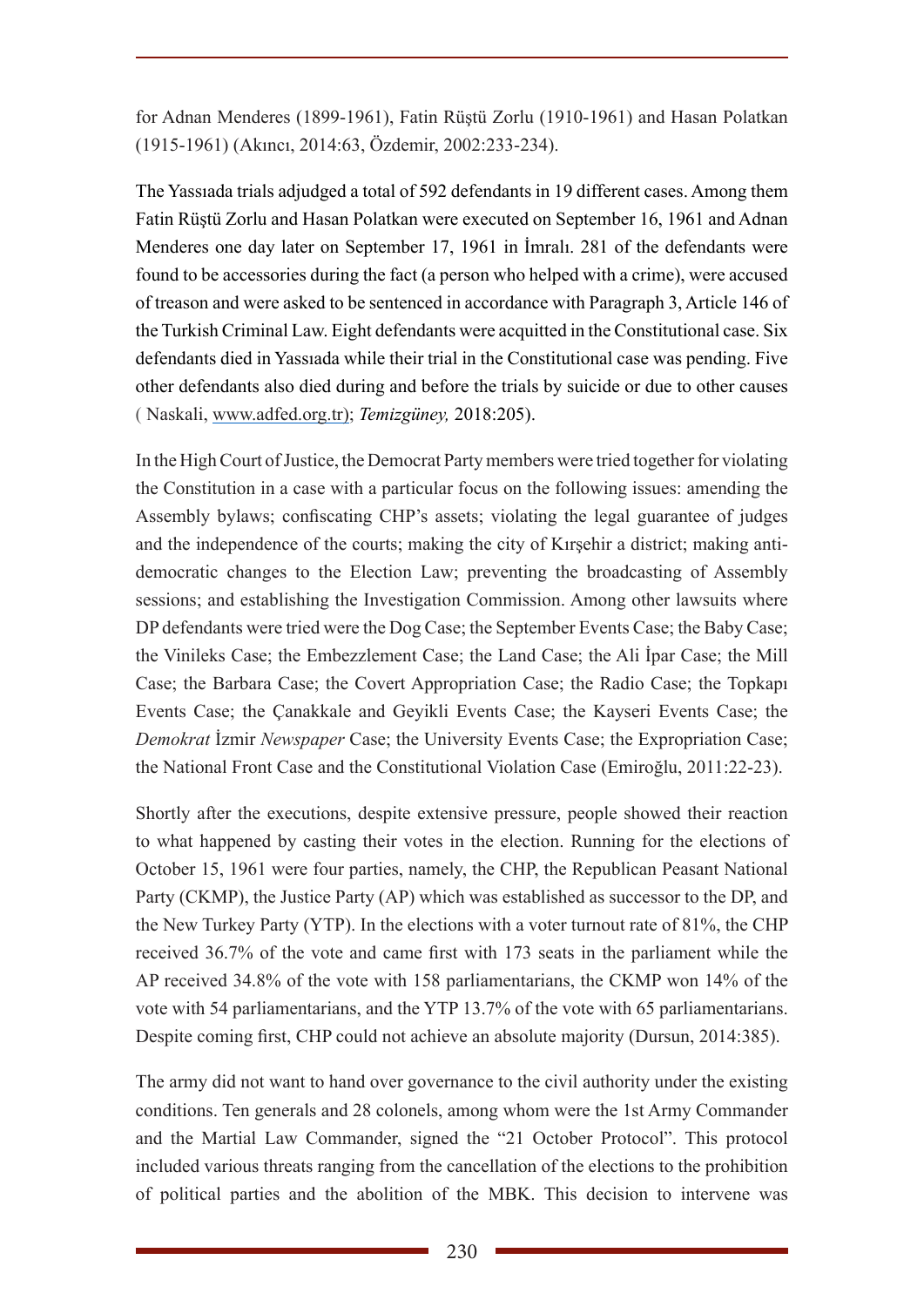understood to be put into effect before the opening of the assembly (Demir, 2006:158 ). Following this development, Cemal Gürsel invited the representatives of the parties to Çankaya where he forced them to sign the "Çankaya Protocol". According to this protocol, the military officers pensioned off by the MBK would not be re-commissioned, those convicted in Yassıada would not be pardoned, Gürsel would be elected as the President of the Republic and İnönü would be the Prime Minister. In this way the MBK was violating the very Constitution it had prepared and was suppressing other political parties (Akıncı, 2014:64-65). In the elections of October 10, 1965, the AP was voted in well beyond expectations (52.87%) and filled 240 seats in the parliament. As for the 1969 elections, the AP received 46.5% of the vote with 256 seats in the parliament while the CHP lost its base and received only 28.75% of the vote with 143 parliamentarians (Yalçın et al., 2006:587).

#### **Conclusion**

Democracy, chosen by the New Republican State as the best governance method within this political structure and its efforts to implement it, were interrupted by the army when it seized control of the government on May 27, 1960, March 12, 1971, and September 12, 1980, and this wounded democracy that has proven to be difficult to heal even to this day.

Established on January 7, 1946, the DP became the first strong opposition party that managed to oppose the CHP. The DP maintained its power in the elections of 1950, 1954 and 1957 as the ruling party, however, it was overthrown by a military coup on May 27, 1960. After their downfall, its members were first taken to the Military Academy where they underwent investigation and were then transferred to Yassıada. The defendants were tried over the period of a year before the Military Coup Court in Yassıada, and on September 15, 1961 the court sentenced many either to life imprisonment or death.

Military coups have dragged Turkey from one chaotic situation to another. Although these coups have been shaped around the claim that democracy was being obstructed by political parties, it is not possible to talk about democracy or lawfulness in the paths they pursued. They merely prolonged the distance Turkey has to cover on its path to democracy and modernization.

#### **References**

Ahmad, F. (2010). Demokrasi Sürecinde Türkiye(1945-1980), İstanbul: Hil Yayın.

Akinci, A. (2014). Türkiye'nin Darbe Geleneği: 1960 ve 1971 Müdahaleleri, Eskişehir Osmangazi Üniversitesi İİBF Dergisi, 9(1), s.55- 72.

Aydemir, Ş. S. (1993). Menderes'in Dramı, İstanbul: Remzi Kitabevi.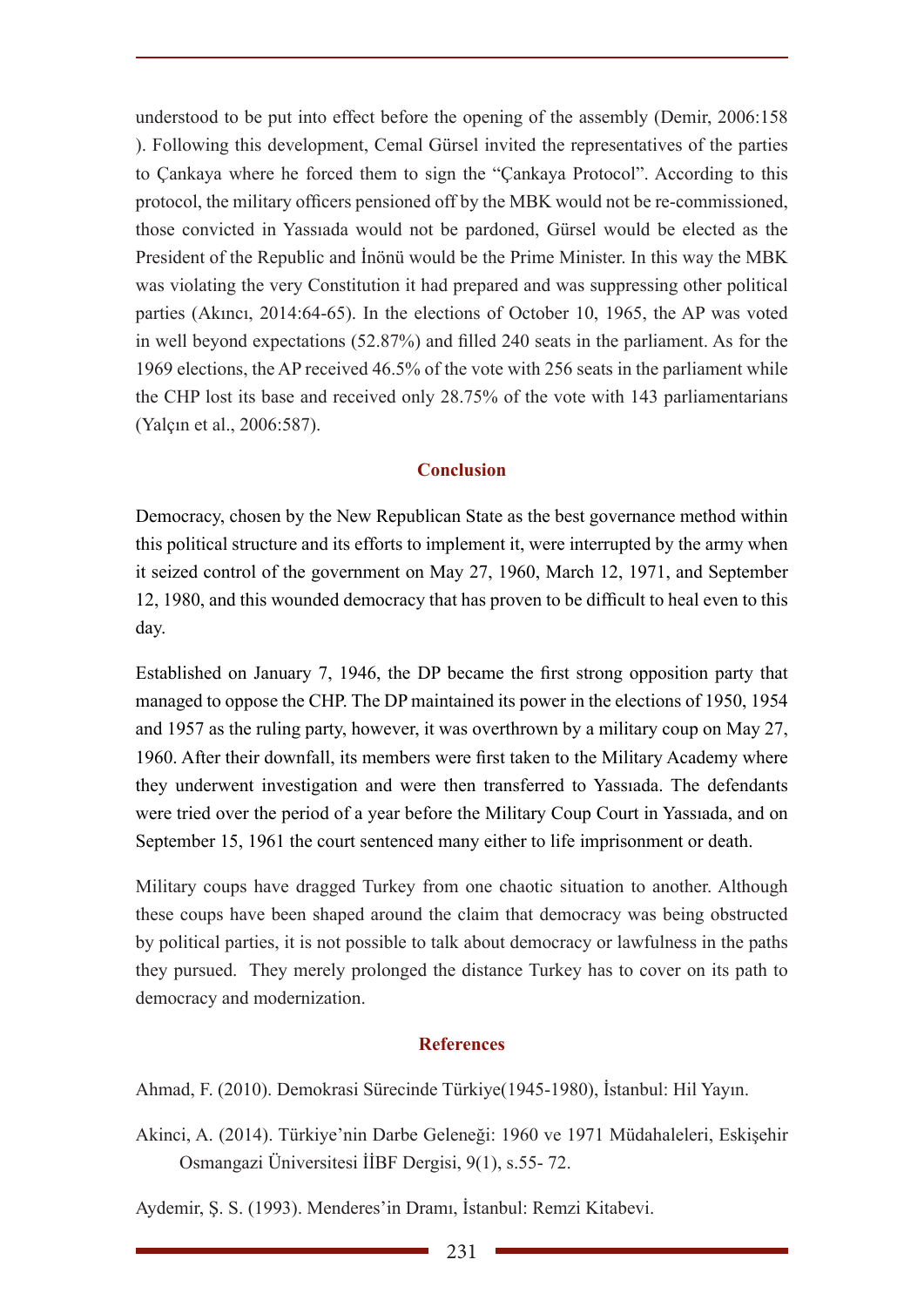- Aydin. S. and Taşkin, Y., (2014). 1960 tan Günümüze Türkiye Tarihi, İstanbul: İletişim Yayınları.
- Bakan, S. and Özdemir, H. (2013), Türkiye'de 1946-1960 Dönemi İktidar-Muhalefet İlişkileri: Cumhuriyet Halk Partisi (Chp) Demokrat Parti (Dp)'Ye Karşı, C.Ü. İktisadi ve İdari Bilimler Dergisi, Cilt 14, Sayı 1, s. 373-397.
- Börklüoğlu, L. (2017). 27 Mayıs Askeri Darbesi Sonrasında Ordu İçinde İktidar Mücadelesi: Milli Birlik Komitesi Ve Silahlı Kuvvetler Birliği, Osmaniye Korkut Ata Üniversitesi, İktisadi ve İdari Bilimler Fakültesi Dergisi, Cilt 1, Sayı 2, s.13- 28.
- Çakir, F. (2004). Amerikan bakış açısından Türkiye'de 1957-60 Dönemi siyasal gelişmeleri ve Türk- Amerikan ilişkileri, Ankara Üniversitesi SBF Dergisi , 59.1, s.59-88.
- Çavdar, T. (2013). Türkiye'nin Demokrasi Tarihi, Ankara: İmge Kitapevi.
- Demir, Y. (2006). Albay Talat Aydemir'in Darbe Girişimleri, ÇTTAD, V/12, (2006/ Bahar), s. 155–171.
- Dursun, D. (2001). 27 Mayıs Darbesi Siyaset, İstanbul: Şehir Yayıncılık.
- Dursun, D. (2014). Siyaset Bilimi, 7. Baskı, İstanbul: Beta Yayıncılık.
- Ekinci, A. and Bilgi, L. (2017). İslam Tarihinin İlk Asrından Günümüze Darbeler Tarihi, Şanlıurfa: Şanlıurfa Büyükşehir Belediyesi.
- Emiroğlu, A. (2011). 27 Mayıs 1960 İhtilali Ve Demokrat Parti'nin Tasfiyesi, Selçuk Üniversitesi Kadınhanı Faik İçil Meslek Yüksekokulu Sosyal ve Teknik Araştırmalar Dergisi, , Sayı 1, s. 13-27.
- Emiroğlu, A. (2016). Cumhuriyet Dönemi Darbelerin Türk Demokrasisi Ve Çağdaşlaşmasına Etkileri Üzerine Bir İnceleme, Uluslararası Tarih Ve Sosyal Araştırmalar Dergisi, Sayı 15, S.1-22.
- Ersoy, T., Erbil, P. and Boztepe, Z. (1998). Türkiye'de Darbeler ve Provokasyonlar, Ankara: Öteki Yayınevi.
- Gülmez, N. and Aşik, S. (2014). 27 Mayıs 1960 Darbesi Sürecinde Havadis Gazetesi, CBÜ Sosyal Bilimler Dergisi, Cilt :12 sayı :3, s. 72-96.
- İlyas, A. (2005). 27 Mayıs Askeri Darbesi'nin Sancıları Ve Orduda Tasfiyeler 1960- 1964, https://www.batman.edu.tr/Files/Scientific/61c058dd-287e-4431-b71c-0731b9e30a94.pdf,(29.08.2019))